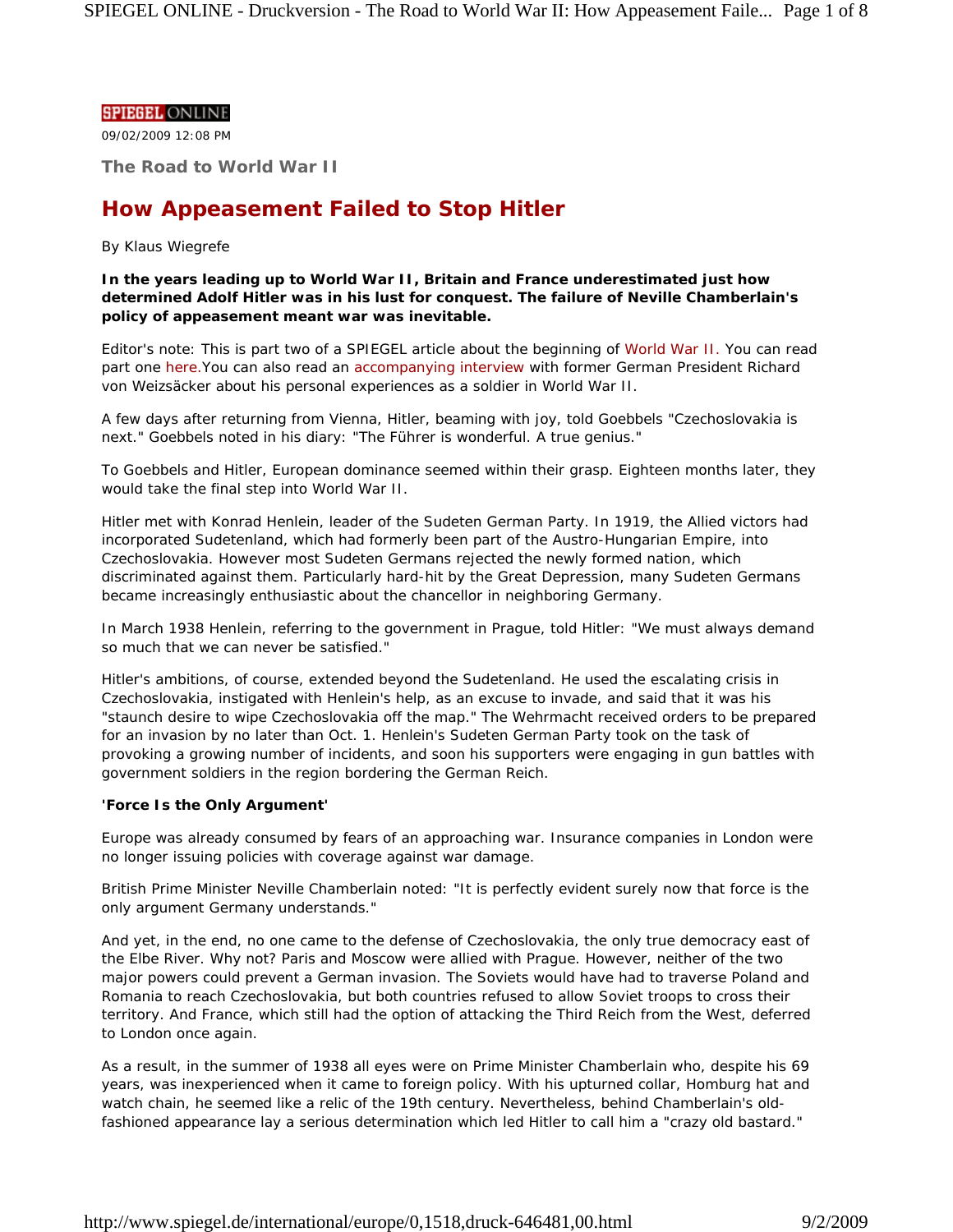Chamberlain, the conservative product of a family of politicians, was part of a large faction that sought to appease Germany by fulfilling its wishes, provided they appeared legitimate and were not enforced with violence.

Appeasement was a policy that fed on emotions as well as intellect, at least with Chamberlain. The British prime minister had lost his beloved cousin in World War I. From then on, he advocated the basic principle of all pacifists: Wars have no winners, only losers.

#### **Looking the Other Way**

As a former chancellor of the exchequer, Chamberlain was also keenly aware that the weary empire was stretched too thin, facing, as it did, challenges from Italy in the Mediterranean, from Japan in the Far East, and from Germany and the Stalinist Soviet Union in continental Europe.

Under these circumstances, it was tempting to appease the Third Reich at least by accommodating its demands. By 1938, several thousand people had fallen victim to Nazi terror. But most of them were communists and social democrats, making it easier for London's conservative establishment to look the other way. In the Soviet Union, on the other hand, Stalin's thugs had murdered more than a million people. Chamberlain could easily imagine cooperating with a more moderate Hitler to stabilize Central Europe against communist influences.

For this reason, the premier was willing to give the Germans free rein in dealing with the Sudeten "problem." In fact, he could even argue that the existing borders were not in keeping with the frequently invoked principle of self-determination.

The appeasers were later accused of have lost their moral compass. Critics are quick to point to the servility of British diplomats, which Hitler secretly derided, and the contempt with which many appeasers spoke of Eastern Europe.

But there was more to London's soft stance toward the Nazis. Even though a generation had passed since the "Great War," the majority of Britons shied away from another war. Great Britain's dominions, like South Africa, Australia and Canada, were also reluctant to sacrifice their soldiers on Europe's battlefields for the Sudetenland. From the standpoint of domestic policy, there was no alternative to Chamberlain's course.

#### **'I Know that England Will Remain Neutral'**

Historians have since realized that the military situation for the Western Allies was far from hopeless. Hitler had exposed western Germany by moving troops eastward for the invasion of Czechoslovakia. In addition, Germany's gasoline reserves were barely sufficient for a four-month military campaign. Significantly, senior German military officials feared a world war. A small group, which included Beck and Weizsäcker, even planned to stage a coup in the event that war broke out.

But while Hitler shrugged off his generals' warnings -- "I know that England will remain neutral," he said -- the worst-case scenarios being painted by British and French experts played into the hands of those politicians who wanted to avoid war at all costs.

The West, at the time, was as puzzled over Hitler's personality and goals as it is today over the motives and plans of Iranian President Mahmoud Ahmadinejad. Could a determined approach deter Hitler and thus preserve the peace? Or would Western resoluteness merely encourage Hitler's fanatical supporters to rally behind him, making it more difficult for him to make compromises?

In early September, as the signs of a German attack increased, Chamberlain decided to meet with Hitler in person, apparently in the belief that he, and he alone, could develop a reasonable relationship based on trust.

The premier met with the Führer twice, first on Sept. 15, 1938, at Hitler's mountain retreat near Berchtesgaden, and a week later at the Hotel Dreesen in Bad Godesberg, near Bonn. He was not overly impressed by his host; in a letter to his sister, Chamberlain wrote that Hitler looked "entirely undistinguished" and would not stand out in a crowd.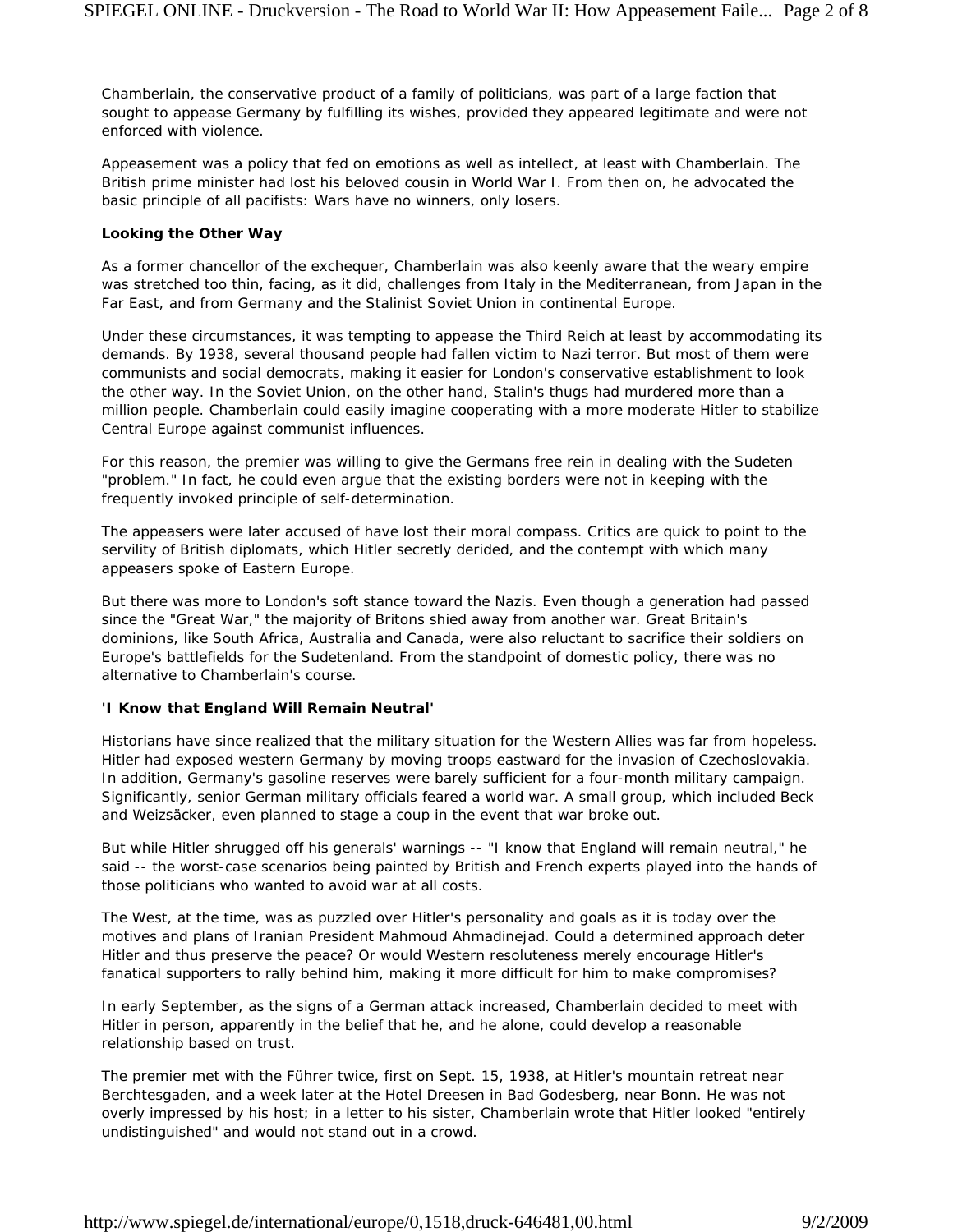#### **Serious Miscalculation**

To Hitler's amazement, Chamberlain, a democrat he despised, proved to be unbending. Admittedly, the British premier did agree, together with the French, to urge the Czechs and Slovaks to give up the Sudetenland. But Chamberlain was unwilling to yield on the remainder of Czechoslovakia, and he made it clear to Hitler that if Czechoslovakia were attacked, Great Britain and France would side with Prague. Hitler could have it all -- just not with violence. The two men parted ways without having reached a conclusive agreement.

By that point, Chamberlain should have rethought his strategy, since Hitler's stance must have raised the question as to why he would risk a military conflict if he were merely interested in Sudetenland, a concession that the West had already made. But after his first meeting with Hitler, the premier noted: "Here was a man who could be relied upon when he had given his word." The Reich chancellor's intentions were "limited," Chamberlain said. Rarely had a statesman made such a serious miscalculation.

Of course, Hitler's analysis of the situation was also off the mark. He raved, threatened and set ultimatums -- the usual performance. On the evening of Sept. 26, he whipped up 20,000 of his supporters at Berlin's Sportpalast arena. In response, the crowd chanted: "Führer, command us! We will follow you!"

For the first time, however, people proved to be unimpressed by such performances. Hitler's announcement that there would be war by the following week if the British maintained their position was at risk of backfiring on him.

The dictator was pressured from all sides -- by advisers, ministers and military officers -- not to hazard the leap into the dark. Even leading Nazis like Göring could not understand why Germany should go to war for something it could have for nothing.

## **'I Cannot Wage a War with These People'**

To impress foreign diplomats, Hitler ordered a division to conduct a parade in Berlin on the afternoon of Sept. 27. The Führer expected a flood of public enthusiasm, similar to the response in 1914. Instead, he was forced to look on as passersby ducked into entryways or stared at the soldiers in icy silence.

It was the "most striking demonstration against the war that I've ever seen," wrote Berlin-based US journalist William L. Shirer. Hitler turned away from the parade and said: "I cannot wage a war with these people yet."

When Mussolini, under pressure from Chamberlain, argued for a peaceful solution the next morning, the dictator complied. "We have no starting point for war," noted a disappointed Goebbels, one of the few hawks in the Nazi leadership.

Twenty-four hours later, the Allies met in Munich with Hitler and Mussolini, who sought to position himself as a European peace broker, to sign an agreement. Under the plan, Czechoslovakia was to return the Sudetenland to the Third Reich. A few days later the Polish junta attacked defenseless Prague with what Churchill called "the hunger of a hyena" and annexed a disputed region. In return for the Sudetenland, the Führer vowed to renounce all use of violence.

In London, the residents of the British capital greeted their prime minister with ovations, calling him "good old Neville" and singing "For He's a Jolly Good Fellow."

# **A Disaster for the West**

Munich 1938. The meeting of the statesmen seemed to have become a symbol of a great day in European history, of a willingness to make compromises and promote peace, and of reason and political foresight.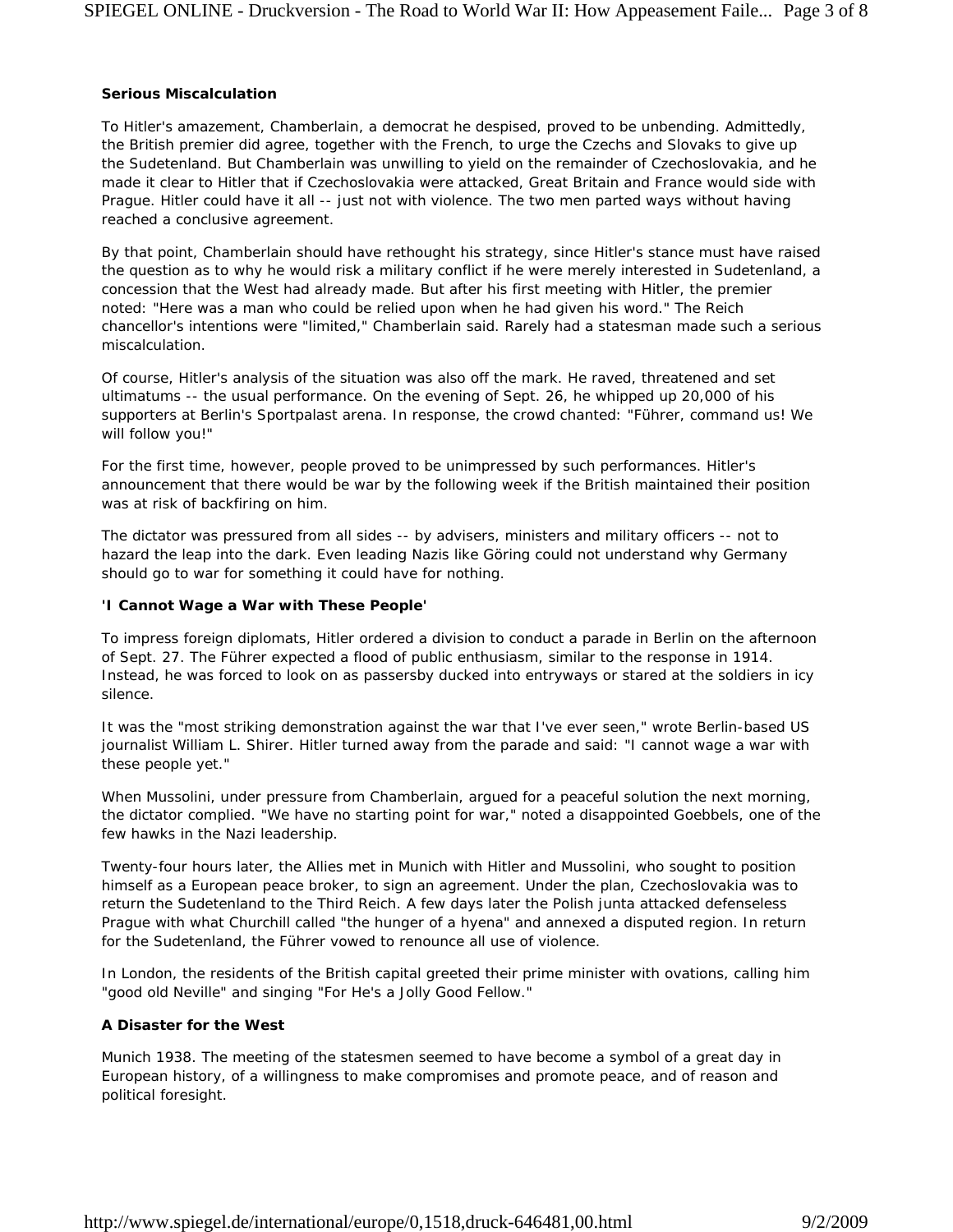But from the standpoint of military strategy, the appeasement policy proved to be a disaster for the West. Without the natural barrier of Sudetenland and deprived of the system of border fortifications there, Czechoslovakia had become impossible to defend.

Politically speaking, however, Chamberlain's willingness to compromise eventually contributed to the demise of Nazi Germany, because the prime minister's concessions left no doubt as to the Germans' sole culpability for any further escalation.

Hitler had not taken things too far yet, and everything could still have ended peacefully -- without the invasion of Poland, without Stalingrad and without the bombing of Dresden.

But in the early morning hours of March 15, 1939, German tanks rolled through a late winter snowstorm sweeping across Bohemia and Moravia. Because resistance would have been a lost cause, the government in Prague ordered its own soldiers to lay down their arms.

## **'The Most Beautiful Day of My Life'**

Hitler triumphantly referred to the invasion by his troops as the "destruction of the remains of Czechoslovakia." The western portion of the republic was incorporated into the Reich as the "Protectorate of Bohemia and Moravia," while Slovakia became a satellite state within the German empire.

"Children, now each of you give me a kiss here and here," called out an exuberant Hitler to his secretaries, pointing to this cheeks. "This is the most beautiful day of my life!" The British, on the other hand, called it "the rape of Prague." In their view, the German soldiers had defiled the golden city on the Vltava River.

Within hours, the euphoric enthusiasm millions of Britons had shown for the appeasement policy turned into outrage and, bit-by-bit, fierce resistance.

In a major speech he gave in his native Birmingham, Chamberlain warned that "no greater mistake could be made than to suppose that, because it (Great Britain) believes war to be a cruel and senseless thing, this nation has so far lost its fiber that it will not take part, to the utmost of its power, in resisting such a challenge."

Now the prime minister introduced conscription. Now he was prepared to negotiate with the hated Soviet Union. And now Great Britain and, in its wake, France voiced a guarantee for Hitler's former junior partner, Poland. Intelligence agents had reported that Germany was preparing an attack on Warsaw.

But was it still possible to deter Hitler?

# **The Goal of Lebensraum**

April 1939. The Nazis had ruled Germany for more than six years, and if their supreme party leader had died then and not six years later, the Germans of that generation would have viewed him as one of the greatest men in history. The so-called disgrace of Versailles had been completely wiped out, and the Reich was more powerful than ever before.

But Hitler wasn't satisfied. His true goal, with British acquiescence and Poland's help, was to invade the Soviet Union to acquire *Lebensraum* ("living space") for the Aryan race.

But ever since Munich, he was increasingly convinced that a war with Britain had to be taken into consideration. And the Poles, for their part, did not submit to the wishes of the Führer.

Hitler had offered them a "permanent settlement" of relations, a non-aggression pact that would remain in place until 1959, at which time Warsaw would join forces with him to fight the Soviets. He also wanted to regain control over Danzig (today Gdansk), which was under the protection of the League of Nations, and to create an extraterritorial road and railroad line from the heart of the Reich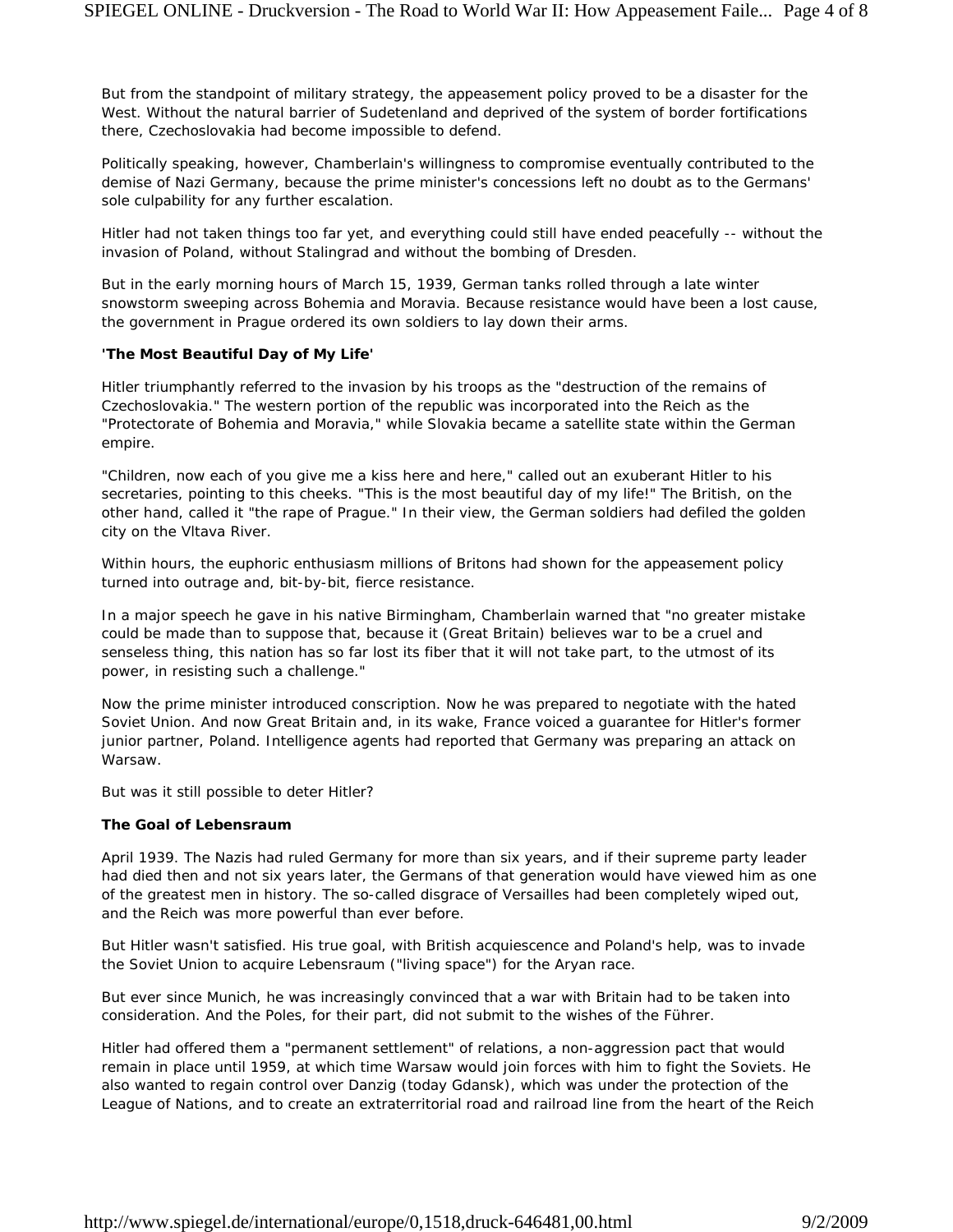to East Prussia, that is, a corridor of sorts through the Polish Corridor. Compared with Hitler's other demands, this was downright restrained.

## **'I Shall Brew Them a Devil's Drink'**

To his amazement, the Polish military junta and Foreign Minister Józef Beck, who tended to be overly confident, rejected his offer. The idea of redrawing Poland's borders was intolerable for the agitated Polish public. And, of course, the Poles, alarmed by the Prague coup, feared that they could be next.

In this situation, Beck accepted the surprising British and French offer of a mutual assistance pact, "between two taps of his finger against his cigarette," as a British diplomat wrote, describing the scene.

Hitler was furious when he heard the news. Beside himself with rage, he banged his fists against his marble desktop in the Reich chancellery and cursed Great Britain with such ferocity that a flabbergasted eyewitness told a confidant: "I have just seen a madman. I still can hardly believe it."

Hitler's rant ended with a threat: "I shall brew them a devil's drink."

A few days later, he signed the orders approving the operation known as "Case White" -- the invasion of Poland. The Wehrmacht was to be prepared to attack Germany's eastern neighbor by no later than Sept. 1, 1939.

## **Courting the Soviet Union**

In light of anti-Polish sentiment within the population, as well as among senior diplomats and military officials, Hitler could depend on his plans being met with approval. For many Germans, Poland was "an illegitimate child" of the hated Treaty of Versailles, in the words of British historian Richard Overy. In July 1939, Eduard Wagner, who would later become the quartermaster-general of the German army, noted: "We hope to take care of the Poles quickly and, frankly speaking, we are looking forward to it." Now the ball was in the Western powers' court.

Hitler was full of confidence. The British and the French, he reasoned, would ultimately accept an invasion of Poland. "The men I met in Munich will not enter into a new world war," he said. He was so convinced that this was true that he did not even order preparations to be made for a campaign against France. Indeed, Germany lacked the ammunition, tanks, bombers, ships and trained soldiers to do so. Initially, Hitler planned to attack Poland, and Poland alone.

This was the state of affairs five months before the beginning of World War II. It is difficult to say what would have happened next if officials at the Foreign Ministry in Berlin had not gained the impression, given the situation, that Germany stood a chance of making some kind of deal with its archenemy, the Soviet Union.

It was a preposterous idea at first glance. Hadn't Hitler made it unmistakably clear to the world, in his 782-page manifesto "Mein Kampf," that the Soviet Union was the main target of his lust for conquest? Not surprisingly, the dictator's enthusiasm remained muted when his ministers proposed the idea.

But he allowed them to establish contacts and generate interest in rapprochement. When a suspicious Moscow diplomat mentioned "Mein Kampf" to his German counterpart, the German diplomat replied: "Oh that, that's out of date." The Soviets, he said, "should not take it seriously."

# **Testing the Waters**

Whether it was Stalin or Hitler who sought rapprochement first remains disputed to this day. "If it is possible, we go on the offensive. If it is not, we wait," Stalin's foreign minister, Vyacheslav Molotov, would later say, clearly expressing the cynical principle of Stalin's foreign policy.

In the Soviets' eyes, both the West and the Nazis were class enemies. But because the latter seemed more dangerous, Stalin had made several offers to the West in the 1930s to take part in the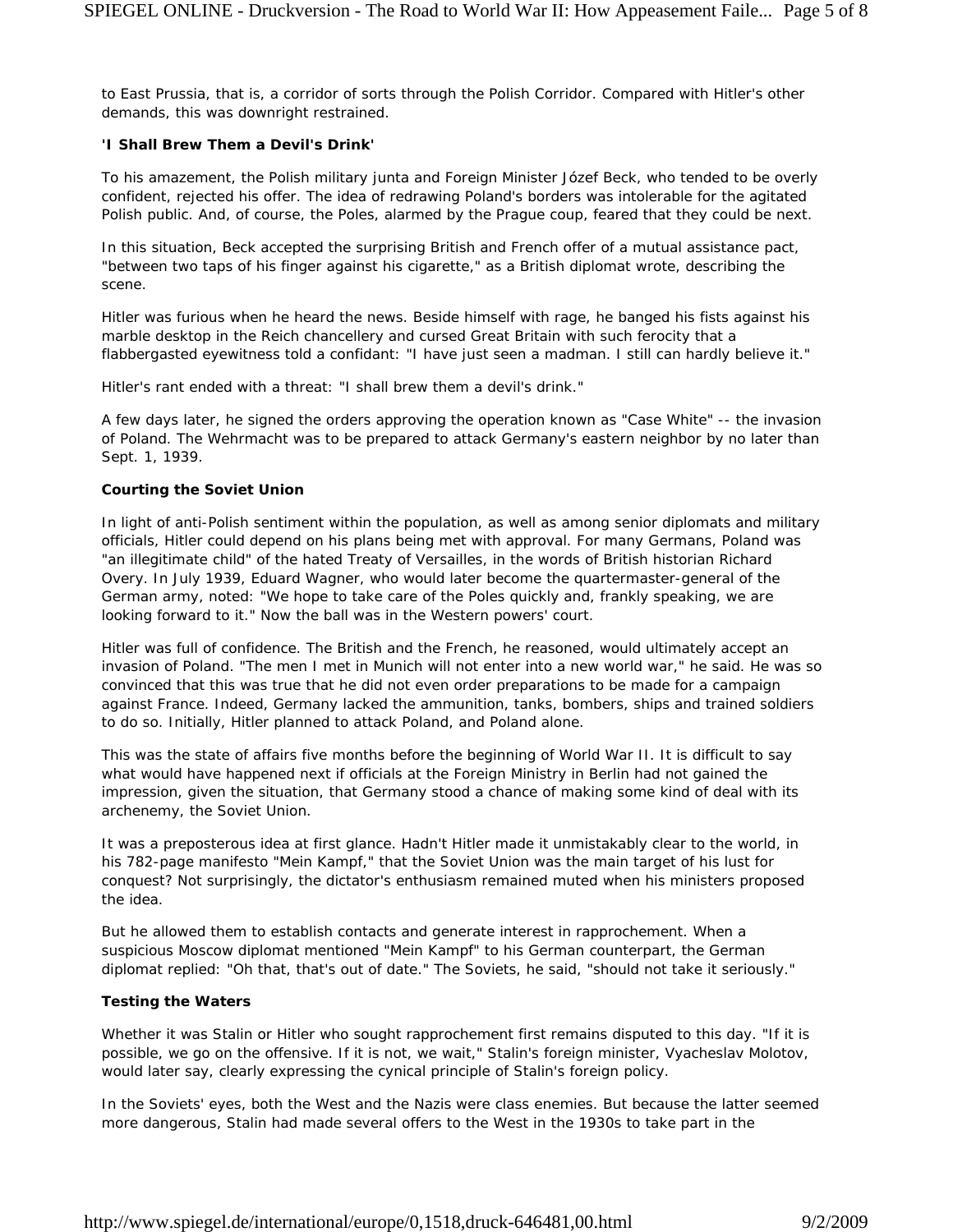containment of the Third Reich. But the British Conservatives, the champions of anti-communism in the Western world at the time, consistently rebuffed his advances. It was only in April 1939, after the Prague coup, that London and Moscow began cautiously testing the waters of cooperation.

A Soviet offer to form an alliance had been on the table since April 17. It was a classic mutual assistance pact, combined with the West's promise to rush to the aid of all countries along the western Soviet border, between the Arctic Ocean and the Black Sea, in the event of German aggression. That included the Poles.

But Chamberlain could not bring himself to shed his mistrust. Russia, he wrote to his sister, only wanted "other people" to fight the Germans.

#### **Protecting Poland**

The British prime minister also faced a dilemma. Although Poland feared the Germans, it also feared the Soviets, and it was determined not to allow the Red Army onto its territory. Polish Foreign Minister Jozef Beck argued: "Once the Russians have entered our country, they won't leave again so easily."

This fear of the Soviets was justified, as we know today. Experts estimate that several hundred thousand people fell victim to Russian atrocities after the Red Army invaded eastern Poland in 1939.

On the other hand, Poland could not be defended without Soviet help. This led Chamberlain's domestic political rival, David Lloyd George, to demand that London issue an ultimatum to Warsaw. "Unless the Poles are prepared to accept the only conditions with which we can successfully help them," he said, "the responsibility must be theirs."

But could London take such a position in good conscience? Britain had, after all, opposed the Third Reich to protect Poland from the Nazi despot's unpredictability. How, then, could London demand that Warsaw put its trust in the savage Stalin?

Chamberlain played for time, hoping he could stall the Russians without turning them "against us."

# **A Big Swamp**

The Germans took a decidedly different approach. In Berlin, German officials repeatedly remarked to diplomats at the Soviet embassy that Berlin was prepared to talk to Moscow at any time, and that it was merely waiting for a sign.

Hitler was running out of time. As of September, he said, Poland would turn into "a big swamp, becoming wholly unsuited for any military action."

The closer the scheduled date of the invasion came, the more anxious he became. "The success of the isolation (of Poland) will be decisive," the World War I veteran stressed, anxious to avoid another war on two fronts.

And how better to guarantee the neutrality of the Western powers than with a fourth partition of Poland by Moscow and Berlin? If that happened, London and Paris would find themselves confronted with two major powers, the Soviet Union and the Third Reich.

# **'A German-Russian Understanding'**

On July 26, the Germans put their cards on the table. Karl Schnurre, an expert on Russia and the Nazi regime's special envoy, invited the Soviet Chargé d'Affaires Georgei Astakhov to a meeting at the luxury restaurant Ewest in Berlin. War with the British was inevitable, the German told Astakhov. "What can we offer in return?" Schnurre asked. "Neutrality and, if Moscow wishes, a German-Russian understanding over mutual interests…from the Baltic Sea to the Black Sea."

Two weeks later, Astakhov submitted his detailed report to Moscow on how the Germans imagined the future order of Eastern Europe: The western part of Poland would fall to the German Reich, while everything else but Lithuania would go to Stalin.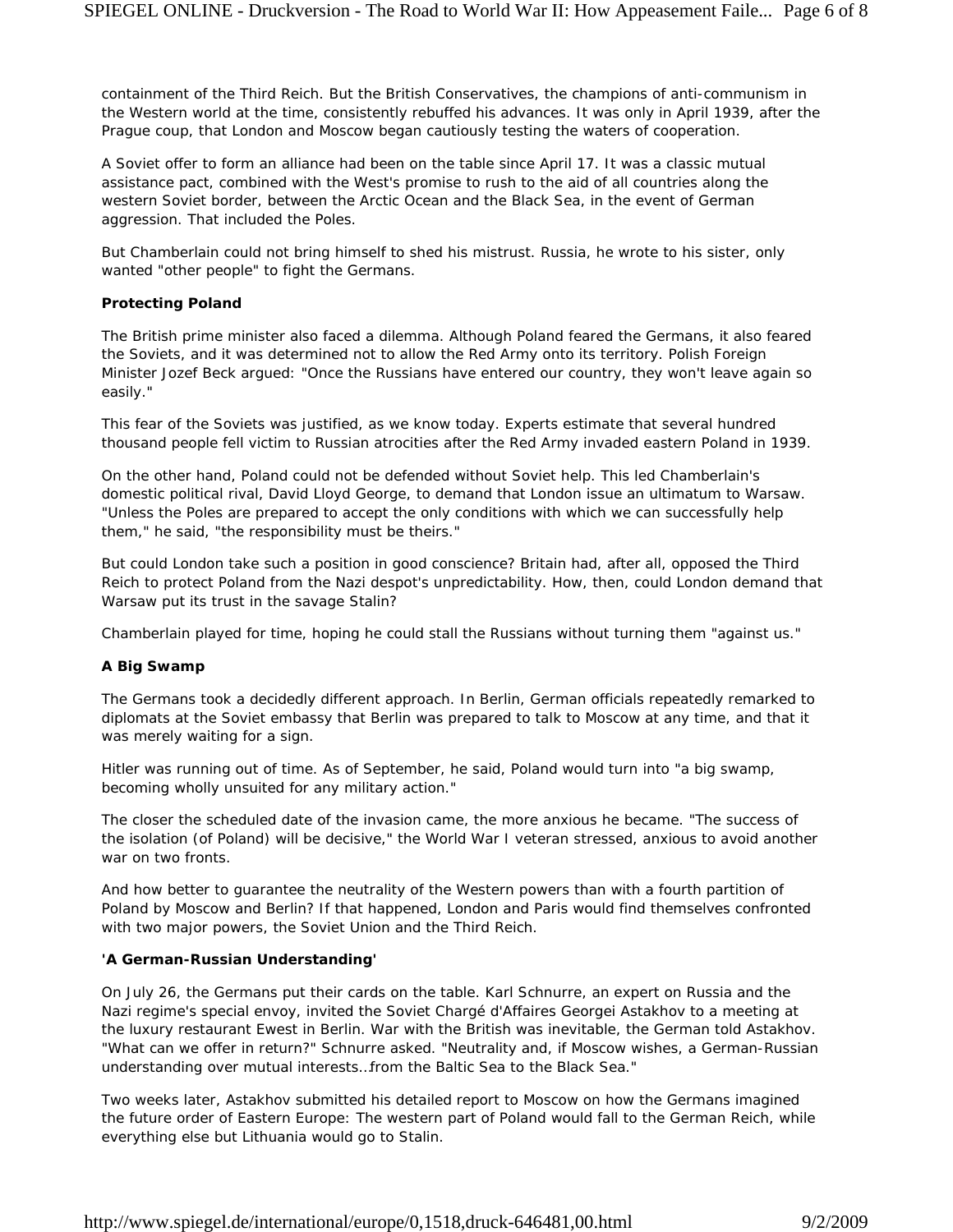Stalin greedily snapped at the large amounts of land Hitler was offering him, and in no way did he attempt to dissuade the Germans from invading Poland. This made him their accomplice. And the fact that the Germans had assured him extensive shipments of raw materials enabled Stalin to defuse one of Britain's most powerful weapons, the naval blockade.

By that point war was only a few days away. On the afternoon of Aug. 23, 1939, Foreign Minister Joachim von Ribbentrop landed at the Moscow airport, where the swastika banner flapped in the wind alongside the Soviet flag, with its hammer and sickle. A cheerful Stalin received his guest at the Kremlin. The Nazi felt as if he were "among old party comrades."

That evening, Ribbentrop and his Soviet counterpart, Molotov, signed a non-aggression pact and a secret supplementary protocol dividing Eastern Europe into German and Russian "spheres of influence."

## **A Pact with Satan**

The Germans were in such a hurry that not even a clean copy of the agreement was prepared. Plain sheets of paper without headers were used. And whoever typed the documents must have had limited typing skills: The Molotov-Ribbentrop Pact is full of typos.

Hitler, uninterested in a lasting friendship, wasn't bothered by the makeshift nature of the agreement. He wanted the "pact with Satan," as he called it, because it would help clear the way for war. "Now Poland is in the position where I want it to be," the Nazi dictator said gleefully. He was convinced that the arrangement would keep Britain out of the war.

But Hitler had miscalculated, and so had many Germans, as historian Overy writes. They believed that an invasion of Poland "made sense" because it would "resolve" the open issues, according to Overy.

On Sept. 3, 1939, British Ambassador Nevile Henderson announced that London would enter the war unless the Wehrmacht called off the invasion within hours and withdrew.

The Führer was stone-faced when he heard the news, as his interpreter reported. Then he turned to Foreign Minister Ribbentrop, "with a furious look in his eyes," and asked: "What now?"

It was the last opportunity to stop World War II. But it was missed.

#### **The Slaughter Begins**

A short time later, the dictator was in high spirits once again, boasting that the British had always been warmongers. "The Führer is very confident," Goebbels noted.

In the end, many conclude that although the Western powers failed with their attempts at appeasement and turned the Italian Fascists and the Soviets into Hitler's accomplices, the only thing that could have prevented the inferno in September 1939 was if Hitler had been overthrown. But there was neither an uprising nor a coup.

On the evening of Sept. 3, the Führer boarded a special train that took him to a spot near the front. He wanted to be as close to the action as possible.

It was there that the slaughter was already in full swing, the slaughter that would not come to an end in Europe until May 8, 1945 -- and that Hitler had so fervently hoped for.

*Editor's note: This is part two of a SPIEGEL article about the beginning of World War II.You can read part one here.You can also read an accompanying interviewwith former German President Richard von Weizsäcker about his personal experiences as a soldier in World War II.*

*Translated from the German by Christopher Sultan*